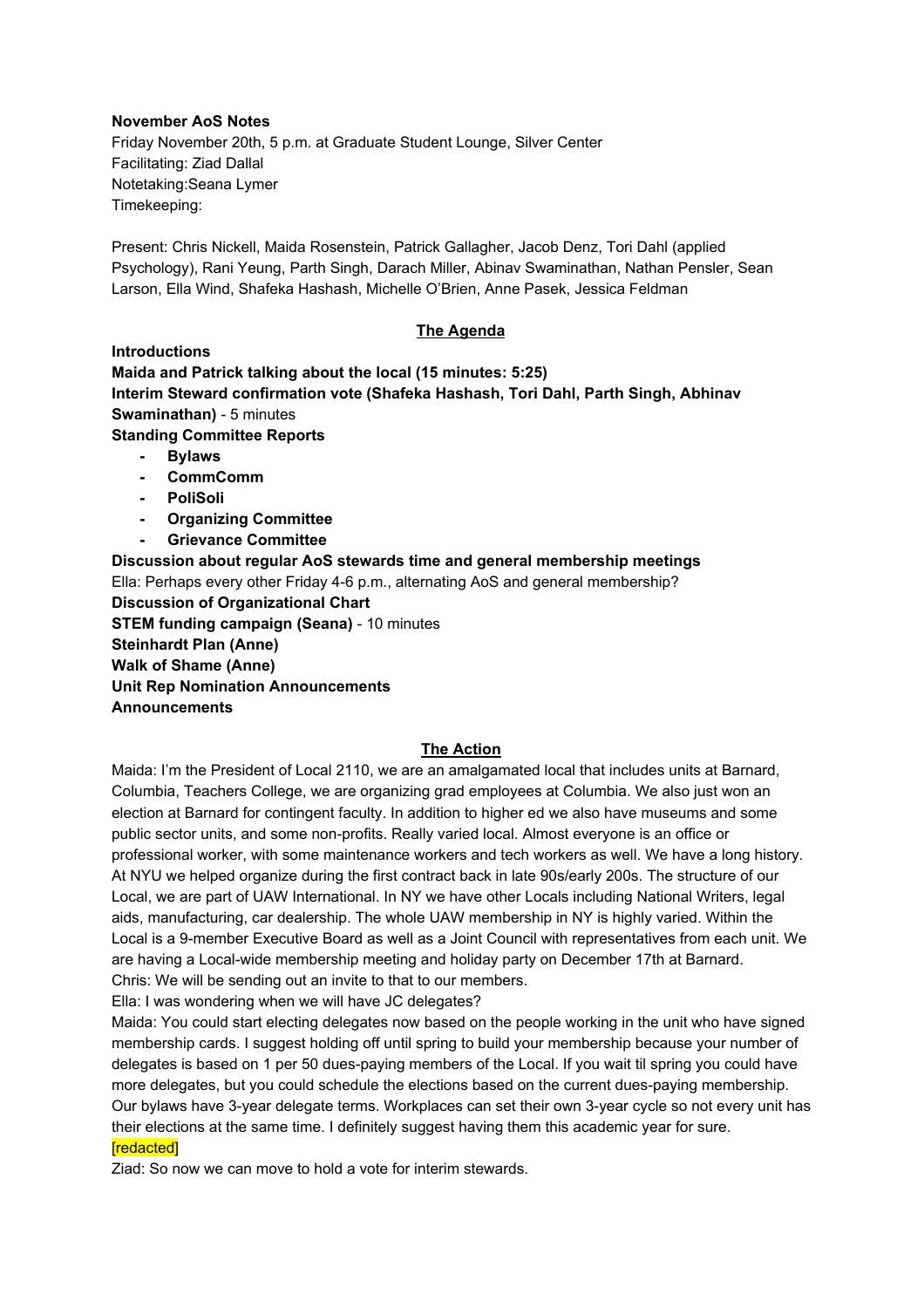[Maida and Patrick leave]

Ziad: Our interim stewards to vote for Shafeka Hashash, Tori Dahl, Parth Singh, and Abhinav Swaminathan.

Jacob: Can interim stewards vote?

Chris: Yes, they can vote.

Jacob: So they are like regular stewards just not elected at the normal election cycle? Chris: Yes.

Michelle: How many vacancies do we have?

Chris: We have an essentially empty Poly district. There are 8 seats open in Steinhardt, 2 filled. So Shafeka works in Steinhardt so it makes sense to vote her in Steinhardt.

Ziad: Any objections? Should we move to vote?

Chris: Do you guys want to make a statement?

Tori: I want to be involved in social justice. Corianna sent out an e-mail about the Steinhardt 1-credit issue and I want to be involved in anything that tries to fix that. When I heard you were looking for interim stewards I thought I would jump in.

Parth: I met Chris a while ago, we had a good conversation. I knew about the union somewhat but we weren't directly involved in any actions going on. My job was pretty secure, but there were a lot of job cuts and Poly needed somebody to speak up. We had 2 stewards and I didn't even know who they were so I knew we needed someone.

Abinav: I had a pretty similar story. I was at a lot of meetings at Poly with you guys. People were experiencing job and hour cuts, and I knew somebody had to stand up and that's why I'm here. Shafeka: I was a BA/MA, and got confirmed as a master's student last year. I was involved in undergrad organizing before, then started going to meetings and working with people.

Ziad: So let's vote. Are there any objections?

Darach: What are we not objecting to?

Ziad: If there are any objections to our interim stewards, let it be said. All in favor of voting for our interim stewards?

#### **Unanimous yay**

Chris: Welcome!

Ziad: Next up is standing committee reports. Comms?

Anne: We just published Vol. 3 of Rank & File, [redacted]

Anne: That's the big news.

Chris: So Anne and I are co-Chairs for communications committee. Jess and Claudia are co-chairs of bylaws. Ella and Nathan are co-chairs of organizing. Sean and Ziad are kind of co-chairs of Political Solidarity?

Sean: Sure.

Chris: And Seana and Darach are cochairs of contract enforcement?

Seana: Right Darach?

Darach: Sure, why not.

Ziad: Bylaws?

Jacob: Can I ask about the Facebook page?

Anne: Yeah, I've looked at the analytics, it's been pretty steady since September. It's not a bad position but it could be better. One of our comms members (Sarah) has previous experience with social media management and she is slowly taking over FB and Twitter.

Chris: Bylaws -- Bylaws went into effect October 16th. Unit Reps are awaiting notice from Local Executive Board regarding their thoughts, but we haven't heard anything from them yet. We fully anticipate they will reject key provisions including membership and financial committee. We intend to go up the line with these things, we stand by them. We also want to review the organizational chart. Basically the bylaws require more effort to change but the organizational chart is easier to change, and that chart is what lays out responsibilities of our committees. All we need to do is vote as an Assembly to change that chart, so we are going to discuss that.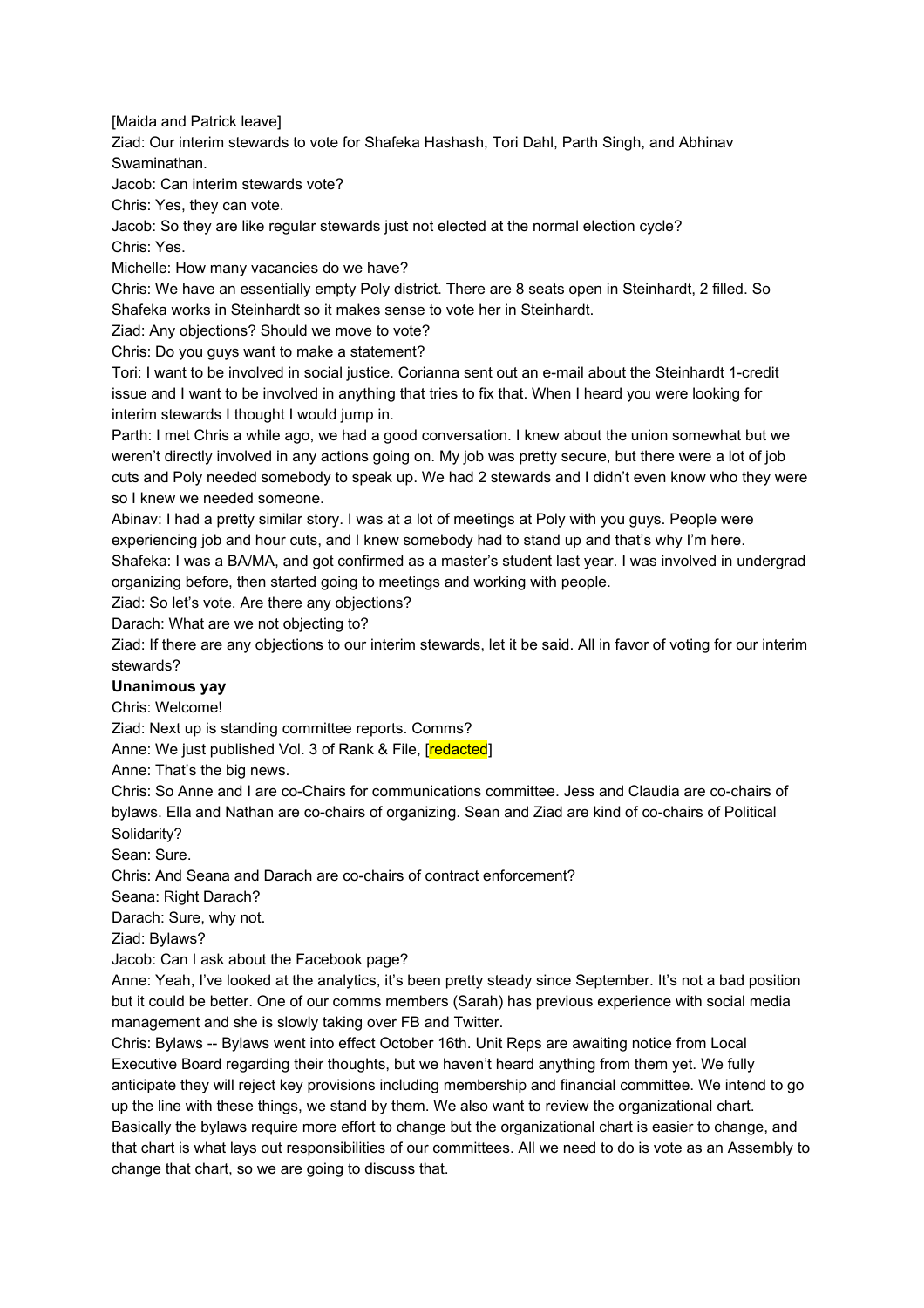Ziad: CE?

Seana: Contract Enforcement is working on researching for Poly problems. Collective action upcoming, formal grievance process as well. **[redacted]** Childcare application looks like it will be approved. December 1 seems like possible go-live date. Attended Joint Council meeting yesterday. Getting new Unit Reps soon!

Sean: Is there a way to reduce the amount of time that Communications spends responding to emails? Chris: It's not easily separated by department or district, maybe we can loop in our new Poly folks but I don't want to burden them.

Anne: There's also a lot of data management. One UR question -- dependent healthcare reimbursements?

Chris: No payments until at least January, but the application is done. It's just not online.

Ella: With Organizing, we have 3 campaigns -- 1 is the membership drive, we are looking at successfully hitting our goal of 1000 members. From what I can tell our departments have been hit. We are hitting them again with our other campaigns as well. The membership drive itself should be wrapping up soon, and we will continue gaining membership with these other campaigns.

Nathan: Before we were collecting a lot of information but we've also moved to the letter we wrote to try to get more people involved, getting signatures. The letter is not just for Poly but job cut issues across the university.  $[$  redacted  $]$ .

Ziad: Political solidarity?

Sean: We've been helping our allies, we spoke at some rallies with SLAM our undergrad allies for \$15 minimum wage for undergraduate workers. We were at Black Lives Matter events. We are continuing our BDS campaign, collecting signatures for our petition. We started an educational campaign but we've shifted to talking to departments to get signatures to maybe get a referendum next semester. Our bylaws allow for that procedure. We have about 180 signatures right now calling for a referendum. To have people call for this they need to be card-signing members so that's helping with membership as well. We are having an event Dec 1.

Chris: The night before our Walk of Shame.

Jacob: What do we think the size of our membership is, given our definition? In principle there are 24k grad students, what signatures count?

Nathan: The people who have signed cards.

Jacob: And that's everything in the bylaws mentioning % of members?

Chris: Right. Card signers who are eligible to work.

Ziad: So let's move to our discussion regarding schedule AoS meetings.

Ella: So I'm thinking of having regularly scheduled AoS and general membership meetings. Like every 2 weeks you have one of those meetings.

Chris: Who would be attending these?

Ella: If we have a scheduled time, people who are wondering when membership meetings are can just show up.

Michelle: I'm just wondering about the purpose of the general membership meetings.

Chris: I think this is related to our organization chart in some way. Our bylaws allow stewards not to be the governing unit of our membership. So I think this is contingent to the discussion of the organizational chart. So the motion would be to discuss a regular meeting time for AoS next semester and get that on the books.

Ziad: All in favor?

### **unanimous yay**

Chris: Let's set for December now.

Michelle: How do we decide those slots?

Ella: We should do it now between us.

Anne: My concern is I don't know what my academic schedule is next semester.

Nathan: Fridays at this time are pretty open.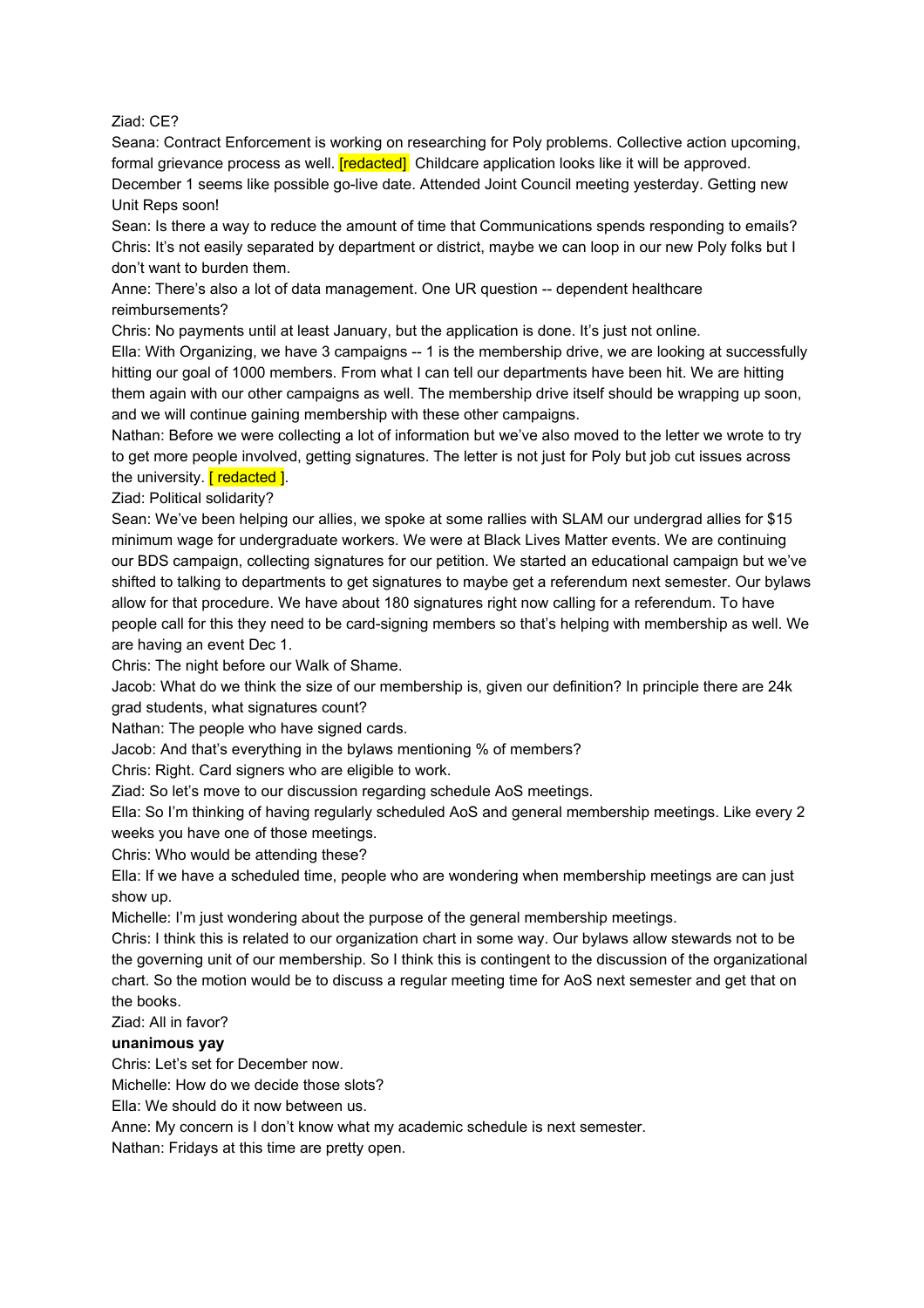Ziad: Tentatively let's say this time?

Michelle: I don't really like this time.

Darach: Can we schedule a December date the way we have, then hit spring at the Dec meeting? Can I make a proposal we push spring scheduling back into December?

unanimous yay

Darach: Who will send out the poll for that?

Ella: I will.

Chris: Anyone leaving before the 19th?

[lots of people say yes]

Chris: So we should schedule it before the 14th or so.

Darach: So our poll can be about general times in the month, then we can discuss it in more detail. Ziad: So let's close this until December. Next is our organizational chart discussion.

Chris: So one thing to flag is Unit Reps liaising with NYU and with Local 2110. "To make strategic decisions… when time does not allow…"

Jessica: So I was making that point because we were thinking about how to represent ourselves at the JC meeting. I don't have a problem with this language, but rather the interpretation of "time does not allow" part. The bigger problem here is how are we going to make decisions as a group. "When times does not allow" indicates an emergency type situation, not something within the next week or so. I do think it's a logistical or structural problem.

Darach: So that would be some sort of e-mail proposal. Would you want a timeline, is that what you're searching for?

Jess: I don't know, that might be it. I'm just asking we talk about it.

Anne: There are some online platforms that are designed for collaborative resolution building. There are always constraints on who is by their computer, but it's something. I could volunteer to look into that platform, contact people about its features.

Ella: I often find that when we are deciding things by email. I don't feel the same after reading an email vs. talking to people face-to-face, and talking to people I usually feel like I end up with better conclusions. I feel that's part of my desire to have more face-to-face meetings as well.

Darach: Can we have a procedure where email contact is at minimum, then you have something like 2 days to schedule a meeting (not mandatory attendance) but at least holds a space for the discussion to be had. So everybody who couldn't attend the meeting could do so virtually with that platform for example.

Ella: So the balance of getting everyone a vote while also getting face-to-face time.

Jess: So if we have regular union meetings and AoS that's a meeting every 2 weeks. So if there's an issue that's less than 2 weeks but more than a day, we could try to schedule something that way. Michelle: I want to caution against setting this up super precisely and in a bureaucratic way. If there was

a more adversarial relationship it might need to be super bureaucratic.

Chris: I'm willing to try it out.

Ziad: How many times has this situation arisen?

Chris: I see it being less of an issue in the future, hopefully fewer things will surprise us. If NYU doesn't get better at implementing the contract, we will get better organizing direct action. Maybe 4 or 5 times this semester?

Ella: So is the quideline that in the case of a medium-length timeline, to set a date for a meeting for people to show up and discuss it in person, plus online platform that allows people who want to participate but who can't be there in person.

Parth: I feel the idea of having an in-person meeting with the Google Hangout is good, that works to give everyone a voice.

Chris: In CommComms we have 4 members now, can we adjust the authorities where it says 'up to 3 members', can we make that 4?

Ziad: All in favor?

**unanimous yay**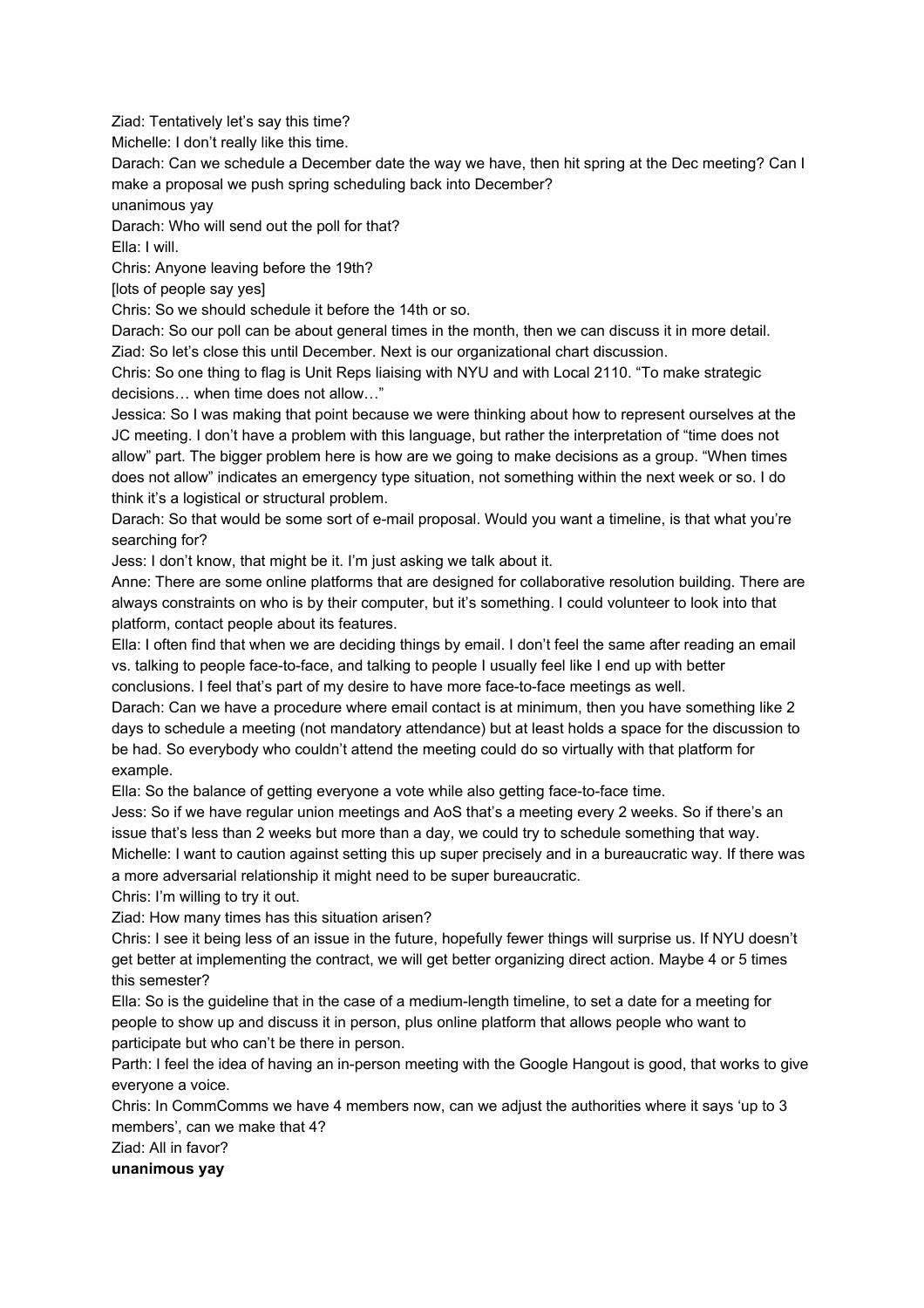Sean: I added to PoliSoli to Responsibilities: "Spearhead political campaigns among the membership to foster membership engagement and participation."

Darach: I would step back from specifically naming the campaign (BDS) in priorities.

Sean: Yeah, but priorities for other committees are very specific, like the Unit Reps.

Michelle: You're concerned about it being public?

Darach: I wanted to clarify if it was representing our AoS or our membership or both?

Ziad: All in favor of approving the organizational chart?

## **unanimous yay**

Seana: Columbia spearheading national campaign to get US Presidential candidates to support STEM funding expressly in their campaigns. I support this, obviously, but I think it could also be useful in our organizing, both in straggling STM departments like Chemistry but also in the "E" in STEM that often gets forgotten: Poly. Could help us get lots of Poly people get excited.

Ziad: Let's move to Unit Rep nominations, we will vote at December AoS.

Chris: Anybody want to nominate anyone?

Michelle: I nominate Ziad! He is awesome and does a great job with Political Solidarity, with warmth and methodical intensity. He and Sean have done phenomenal work.

Ziad: I accept the nomination.

Chris: I nominate Ella again, she's done a bang-up job Organizing and we need a great organizer in that position. Do you accept?

Ella: Yes.

Ziad: I would like to nominate Nate. He's a great communicator, I'd like to have him calm and composed and around.

Nathan: I accept.

Parth: I nominate Nathan and Chris.

Chris: I really have to decline that. I have so much going on next semester. I'm flattered but I have to focus on my work next semester.

Anne: Abinav and Parth, I know it's a big time commitment but you can learn on the job and it would be great to have you guys.

Abinav: I accept.

Parth: I accept.

Chris: We will allow nominations up to a certain date, we will e-mail a date out.

Ella: We will send something out so you can make a statement for people to read.

Ziad: Walk of Shame?

Chris: December 2nd, we are centering at Coles, then going up to Bobst to heckle some admins and support the library staff who are fighting for a better contract. Then we will end up at Steinhardt, fight for fee campaign, other fuckery at Steinhardt. We are not doing anything at Poly but we do have a letter of protest. The Letter of Protest is specifically about job losses, especially at Poly.

Anne: We are trying to produce a postcard with an NYU map, with sites around WSQ, Poly, and Abu Dhabi -- we can circulate these and spread the shame continuously.

Nathan: I also think when we deliver our petitions that we deliver them at Poly.

Abinav: The STEM funding petition could get people excited, maybe we can use that to open discourse about the union.

Anne: If this interests you, we welcome your participation. Right now there's a bottom liner at each location. If you want to dress up as Sexton…

Seana: Me!

Ziad: Announcements? You all have a copy of the pamphlet from FASP about why NYU should delay closing Coles. All the teams will be cramming into Palladium. None of the alternatives have the space of Coles. The plan of action is to e-mail AH and WB (on pamphlet) expressing your displeasure. We will distribute this outside of Coles, if you want to help let me know. Anything else?

Parth: Me and Nathan were discussing the idea of buttons for the fights for Steinhardt and for Poly. Chris: Awesome.